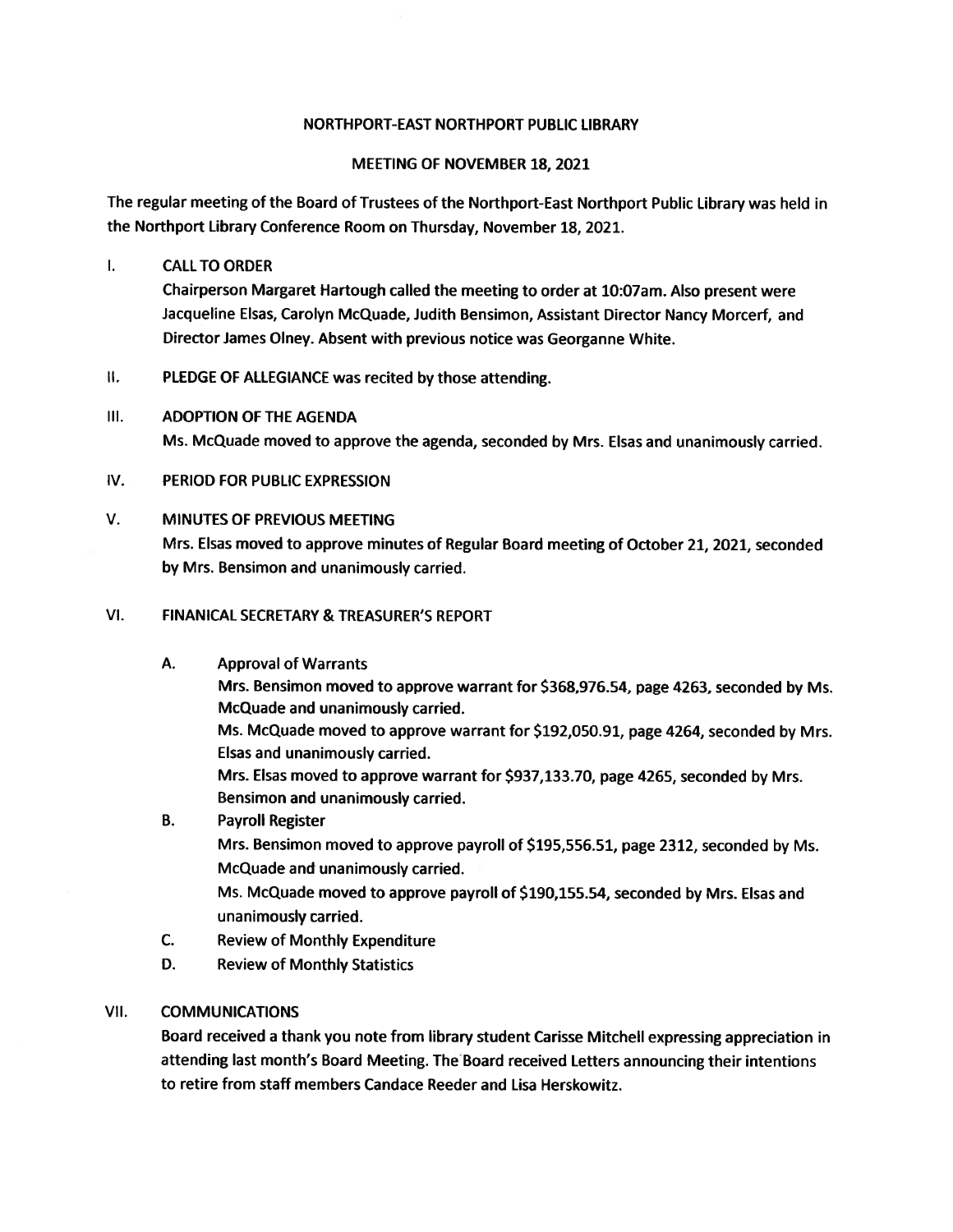#### VHI. DIRECTOR'S REPORT

#### Administration

<sup>A</sup> light pole in the Brosnan parking lot on Laurel Avenue was damaged and removed. The school district reported that <sup>a</sup> new light will be installed.

Our architect has signed off on the completion of the Northport building roof replacement. <sup>A</sup> final invoice should be arriving soon.

Thirty-four staff members participated in the annual flu inoculation sponsore<sup>d</sup> by the library.

#### Adult and Teen Services

The library's new website is set to launch on December  $7<sup>th</sup>$ . This design highlights a new program registration process.

The staff were excited to once again decorate pumpkins donated by Schoppman Farms for our annual Halloween display.

<sup>A</sup> new edition of Kerouac: Off the Shelf has been produced and provides an extensive compilation of related resources in our collection.

Feedback from adult patrons has shown they prefer Zoom program offerings rather than inperson programs, especially when programs are held in the evening.

#### Buildings and Grounds

The accounting office has been repainted <sup>g</sup>iving it <sup>a</sup> fresh and inviting look.

#### Children and Family Services

The ALA Thinking of Money for Kids exhibit, made possible through a grant, consisted of 725lbs. of display materials. During the first two weeks following its opening, <sup>332</sup> patrons attended this exhibit. In conjunction with this exhibit, four themed programs were created and <sup>175</sup> Money Madness Activity Packets were distributed. <sup>A</sup> gran<sup>t</sup> requirement to collaborate with <sup>a</sup> financial agency was met through a partnership with Jovia Credit Union. Joiva generously provided 500 logo maze banks, <sup>300</sup> <sup>p</sup>iggy banks, <sup>1000</sup> pens and <sup>a</sup> \$5 opening deposit toward each child's new savings account.

The Halloween Storytimes and parades were well attended with <sup>48</sup> patrons in Northport and <sup>33</sup> patrons in East Northport.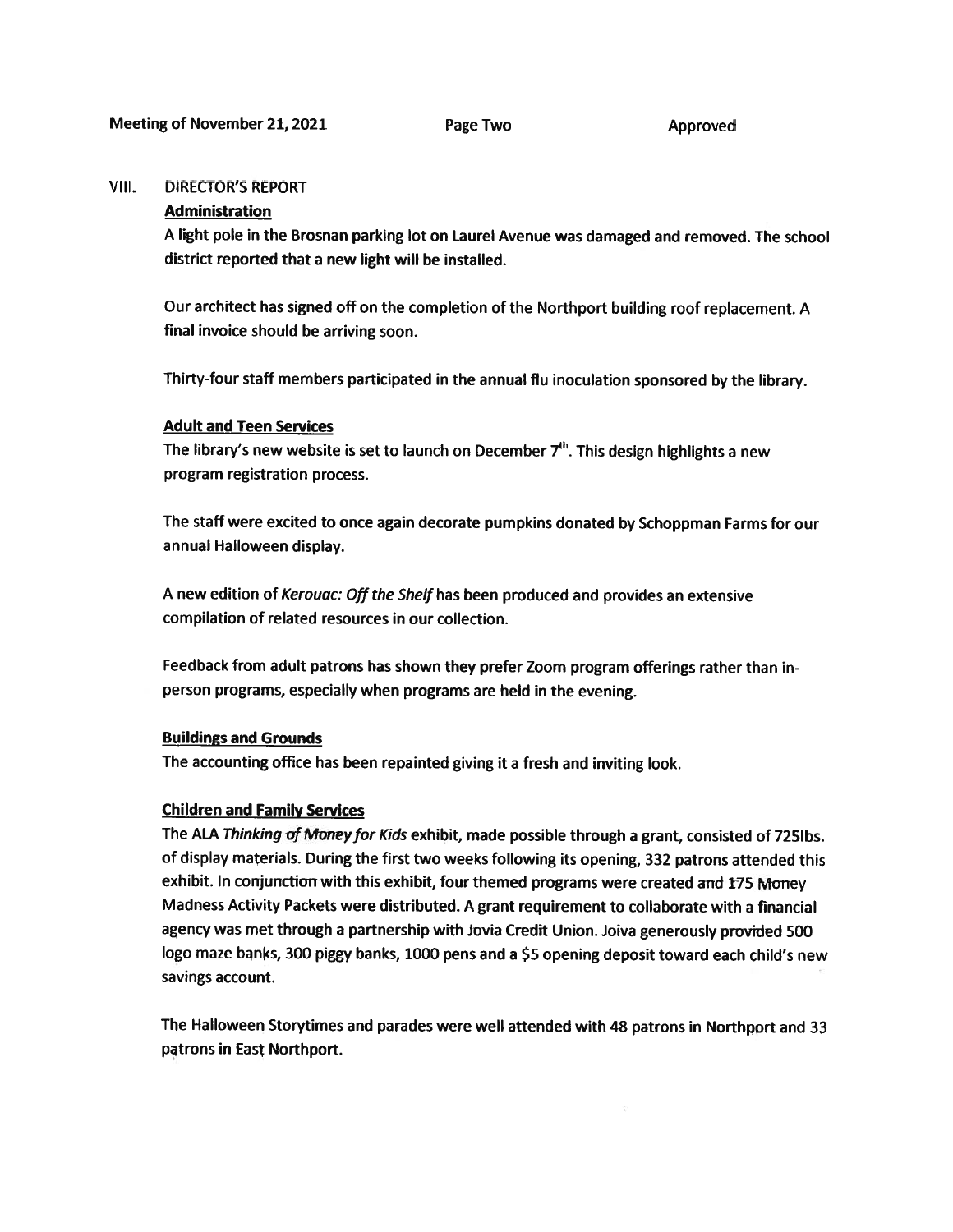Meeting of November 18, 2021 Page Three Approved

The students of the Ocean Avenue Elementary School were awarded the Summer Reading Recognition Award <sup>p</sup>laque for highest percentage student participation in the 2021 Summer Reading Club.

#### Community Services

The gallery in the East Northport building exhibited the works of Guatemalan-American watercolor artist Jose Flores. The exhibit included his exquisitely-detailed scenes and portraits of indigenous peoples in Central America as well as his interpretive illustrations of the ancient Mayan origin text, the Popul Vuh. The artist has a large following, and his Zoom Meet the Artist event reached 105 people from around the world.

#### Customer Service and Materials Management

Staff have completed the PALS Mobile Worklist Training that will be used on iPads while shopping for holds in the stacks. This will eliminate the need for printing out lists and provides live data on the status of items while working in the aisles.

#### Network and Systems Services

Department Heads collaborated to forecast technology needs and their subsequent purchases for next fiscal year. This brainstorming helps in developing budgetary needs for the forthcoming year.

Precautions were shared for the cleaning of <sup>p</sup>hones, keyboards, and other electronic devices to ensure that excess liquids were not spraye<sup>d</sup> or dripped into devices, which could cause damage.

#### IX. PERSONNEL REPORT

Ms. McQuade moved to approve "B. New Employees" in the personne<sup>l</sup> report, seconded by Mrs. Elsas and unanimously carried.

Mrs. Elsas moved to approve "C. Resignations" in the personnel report, seconded by Mrs. Bensimon and unanimously carried.

Mrs. Bensimon moved to approve "E. Other" in the personne<sup>l</sup> report, seconded by Ms. McQuade and unanimously carried.

#### X. NON-CONTRACT STAFF SALARIES

Ms. McQuade moved to approve Non-Contact Staff Salaries, (see attached) seconded by Mrs. Elsas and unanimously carried.

#### XI. SCLS PROPOSED 2022 BUDGET

Mrs. Elsas move to approve<sup>d</sup> SCLS Proposed Budget 2022, (see attached), seconded by Mrs. Bensimon and unanimously carried.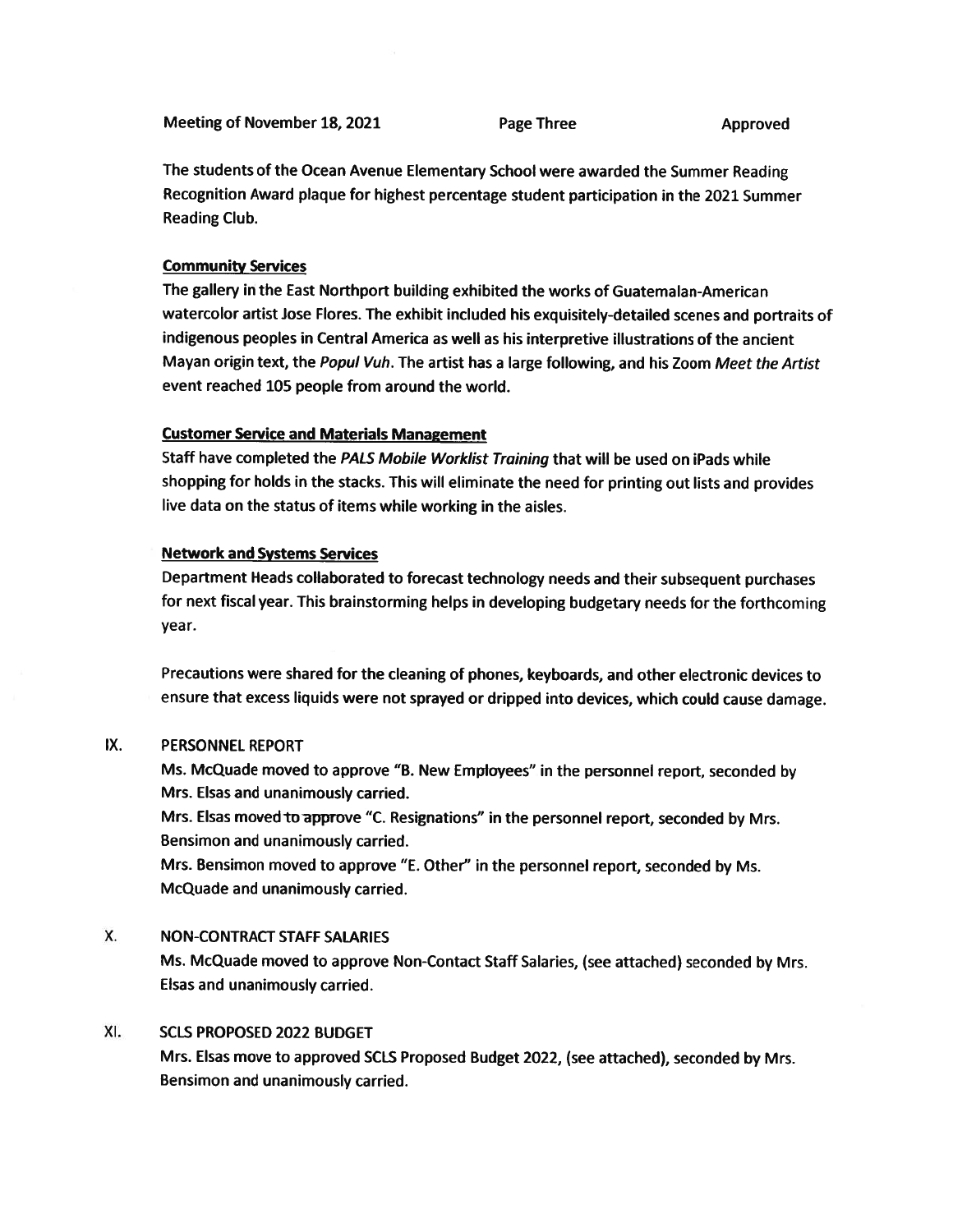Meeting of November 18, 2021 Page Four Proved

XII. OTHER BUSINESS No Other Business

# XIII. DATES OF FUTURE MEETING Thursday, December 16, 2021 10:00am Budget Work Session Thursday, December 16, 2021 11:00am Regular Board Meeting

Thursday, January 20, <sup>2022</sup> 10:00am Regular Board Meeting

#### XIV. ADJOURNMENT

Ms. McQuade moved to adjourn meeting at 11:45am, seconded by Mrs. Elsas and unanimously carried

Respectfully Submitted

adith Pensimon

/Judith Bensimon **Secretary**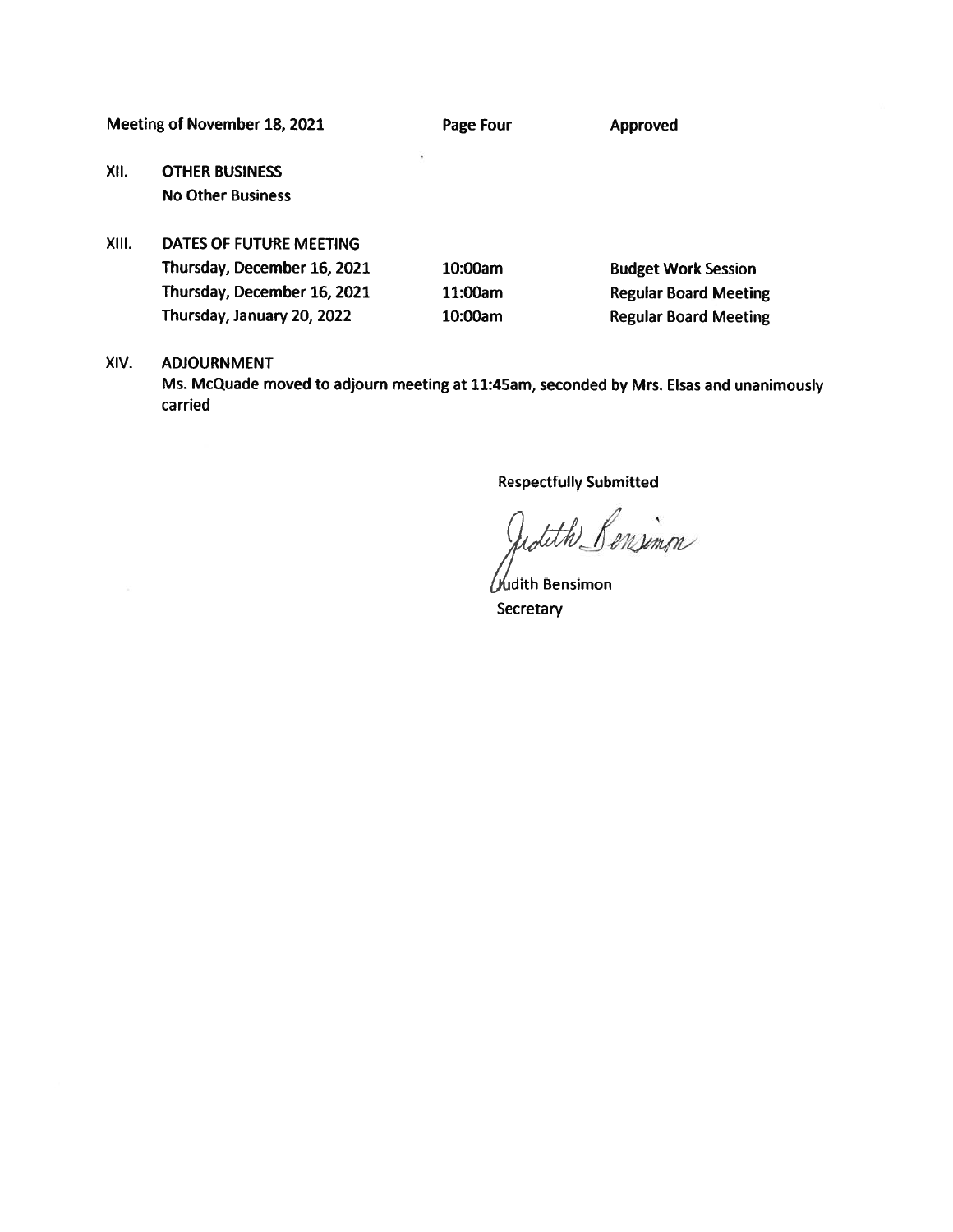

# Northport-East Northport Public library

151 Laurel Avenue • Northport, NY 11768 • 631 -261 -6930 185 Larkfield Road • East Northport, NY 11731 • 631-261-2313 www.nenpl.org

Dear Board Member:

The regular meeting of the Board of Trustees of the Northport-East Northport Public Library will be held on Thursday, November 18, 2021, 10:00 AM in the Board Conference Room.

## AGENDA

- I. Call to Order
- II. Pledge of Allegiance
- III. Adoption of Agenda (Motion required)
- IV. Period for Public Expression
- V. Minutes of previous meeting (Motion required)
- VI. Financial Secretary & Treasurer's Report
	- A. Approval of warrants (Motion required)
	- B. Acceptance of payroll registers (Motion required)
	- C. Review of monthly expenditures
	- D. Review of statistical summary
- VII. Communications
- VIII. Director's Report
- IX. Personnel Report (Motion required)
- X. Non-Contract Staff Salaries (Motion required)
- XI. SCLS Proposed 2022 Budget (Motion required)
- XII. Other Business
- XIII. Date of next library board meetings: Thursday, December 16, 2021, 10:00 AM — Regular Board Meeting Thursday, January 20, 2022, 10:00 AM — Budget Work Session Thursday, January 20, 2022, 11:00 AM — Regular Board Meeting
- XIV. Adjournment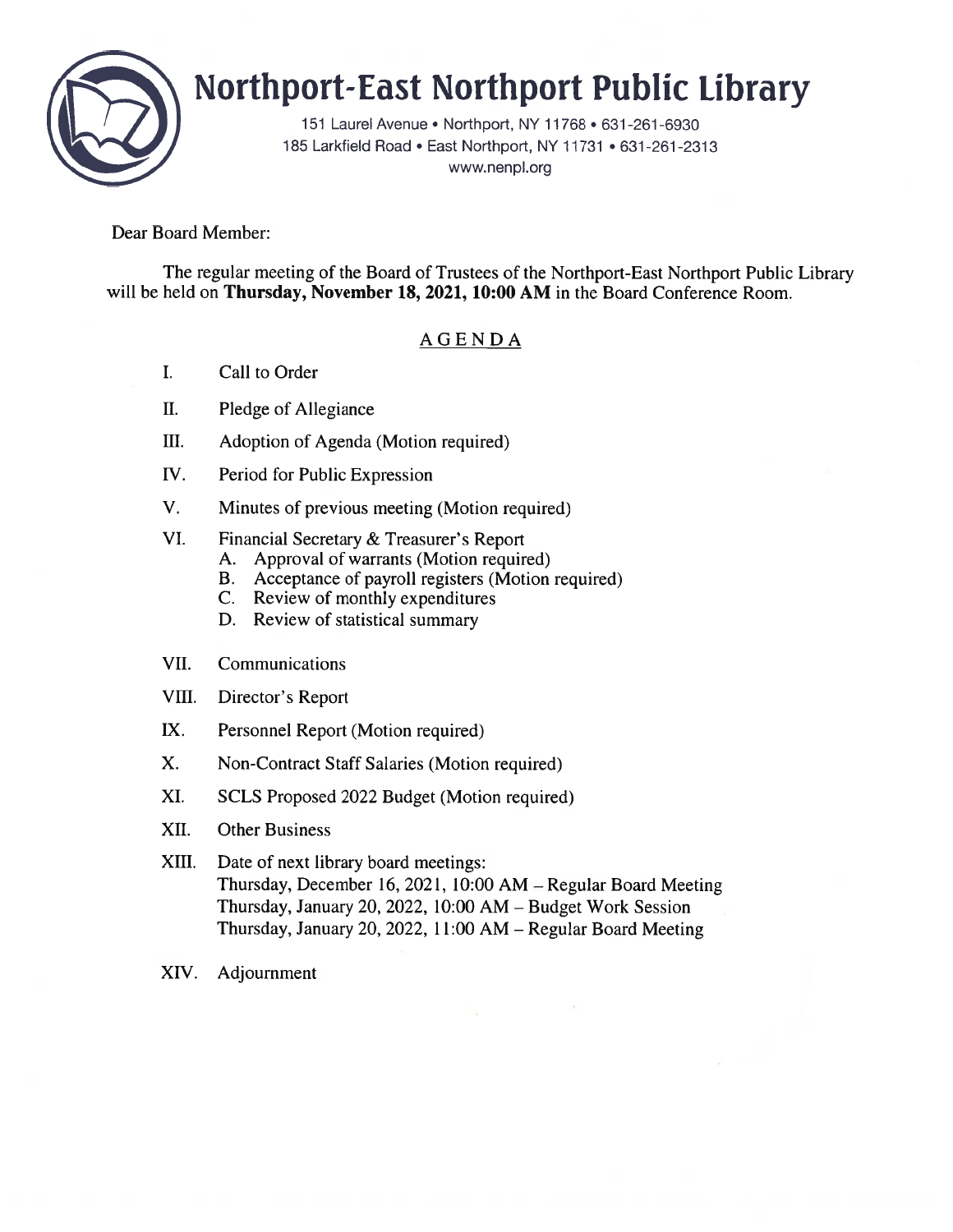# LIBRARY BOARD MEETING NOVEMBER 18, 2021

# ACCOUNTS PAYABLE

| 4263<br>10/27/21 | \$368,976.54      | Three Hundred & Sixty Eight Thousand<br>Nine Hundred and Seventy Six Dollars<br>& Fifty Four Cents |
|------------------|-------------------|----------------------------------------------------------------------------------------------------|
| 4264<br>11/10/21 | \$192,050.91<br>ı | One Hundred & Ninety Two Thousand<br>and Fifty Dollars<br>& Ninety One Cents                       |
| 4265<br>11/18/21 | \$937,133.70      | Nine Hundred & Thirty Seven Thousand<br>One Hundred and Thirty Three Dollars<br>& Seventy Cents    |

 $-46$ 

# PAYROLL REGISTER

 $\sim 0.05$ 

| 2312     | \$195,556.51 | One Hundred and Ninety Five Thousand |
|----------|--------------|--------------------------------------|
| 10/29/21 |              | Five Hundred and Fifty Six Dollars   |
|          |              | & Fifty One Cents                    |

2313 \$190,155.54 One Hundred and Ninety Thousand 11/12/21 One Hundred and Fifty Five Dollars & Fifty Four Cents

 $\geq 0$ 

 $\mathcal{L}^{\mathcal{L}}_{\mathcal{L}}$  .

 $\mathcal{L}_{\text{max}}$ 

 $\mathcal{L}$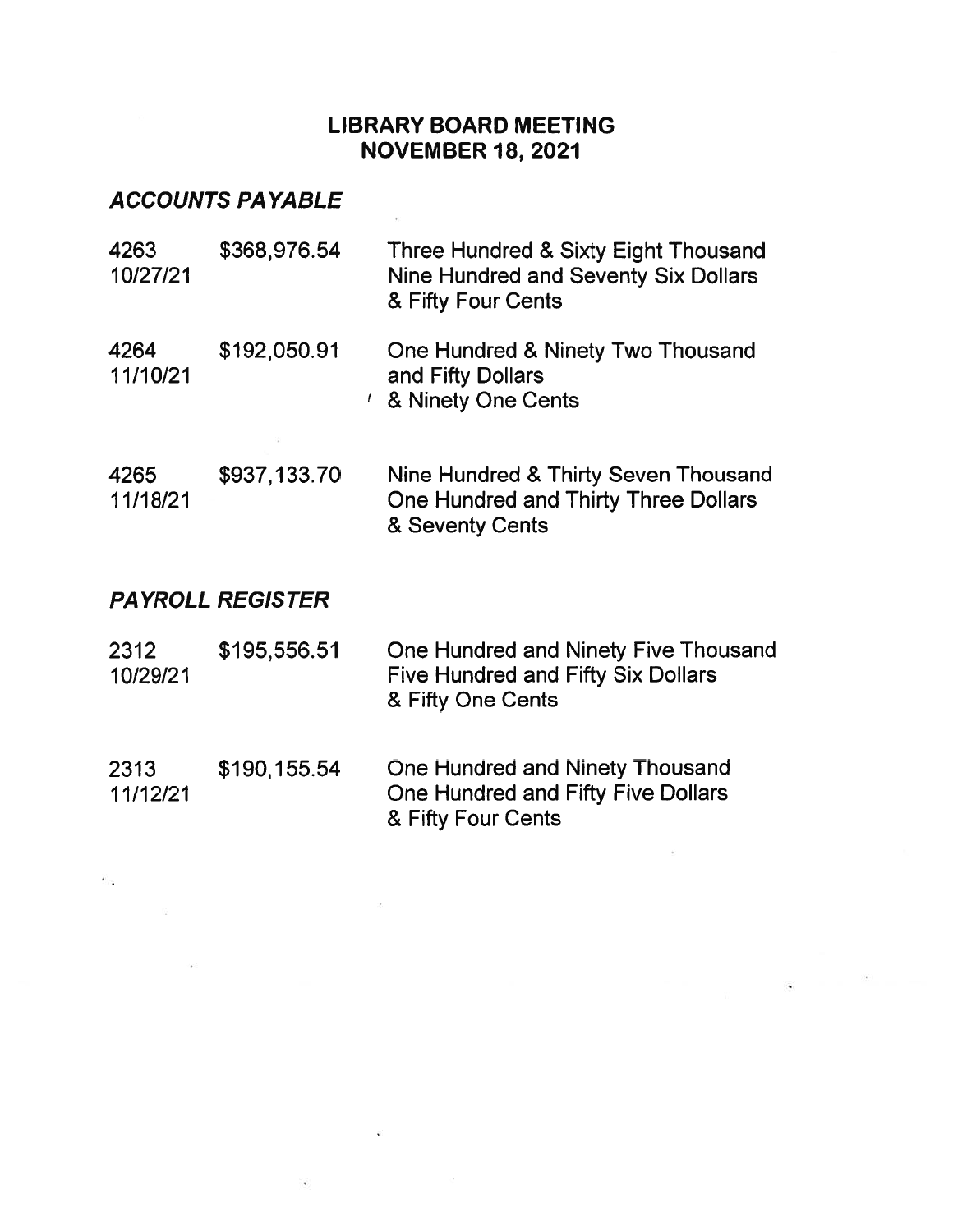#### PERSONNEL REPORT

#### Approval of the Following Personnel Matters November 18, 2021

| A.        | <b>Salary Increase</b><br><b>Name</b>                           | <b>Position &amp; Grade/Step</b>                            | <b>Department</b>                                                          | <b>Effective Date</b>                  |
|-----------|-----------------------------------------------------------------|-------------------------------------------------------------|----------------------------------------------------------------------------|----------------------------------------|
| <b>B.</b> | <b>New Employees</b><br><b>Name</b>                             | <b>Position &amp; Grade/Step</b>                            | <b>Department</b>                                                          | <b>Effective Date</b>                  |
|           | Jules Bao-Yen Nguyen<br>Donna Babich<br><b>Bailee Faye Cody</b> | Page/\$14.00 hr.<br>Page/\$14.00 hr.<br>Page/\$14.00 hr.    | Children & Family Svcs<br>Children & Family Svcs<br>Children & Family Svcs | 12/06/2021<br>11/22/2021<br>11/22/2021 |
| C.        | <b>Resignations</b><br><b>Name</b><br><b>Claus Dose</b>         | <b>Position &amp; Grade/Step</b><br>PT Librarian I/Step 20+ | <b>Department</b><br>Adult & Teen Svcs                                     | <b>Effective Date</b><br>12/31/2021    |
| D.        | <b>Retirement</b><br><b>Name</b>                                | <b>Position &amp; Grade/Step</b>                            | <b>Department</b>                                                          | <b>Effective Date</b>                  |
| E.        | <b>Other</b><br><b>Name</b>                                     | <b>Position &amp; Grade/Step</b>                            | <b>Department</b>                                                          | <b>Effective Date</b>                  |
|           | Request for Leave of Absence                                    |                                                             |                                                                            |                                        |
|           | Lisa Frisoli                                                    | Page/\$14.00 hr.                                            | Adult & Teen Svcs                                                          | 12/22/21-01/04/22                      |

Jennifer Russo PT Librarian IJStep 2 Children & Family Svcs 0 1/04/22-01/16/22

Report approved by Board of Trustees

 $\left| \begin{array}{cc} \cdot & \cdot & \cdot \\ \cdot & \cdot & \cdot \end{array} \right|$ Secretary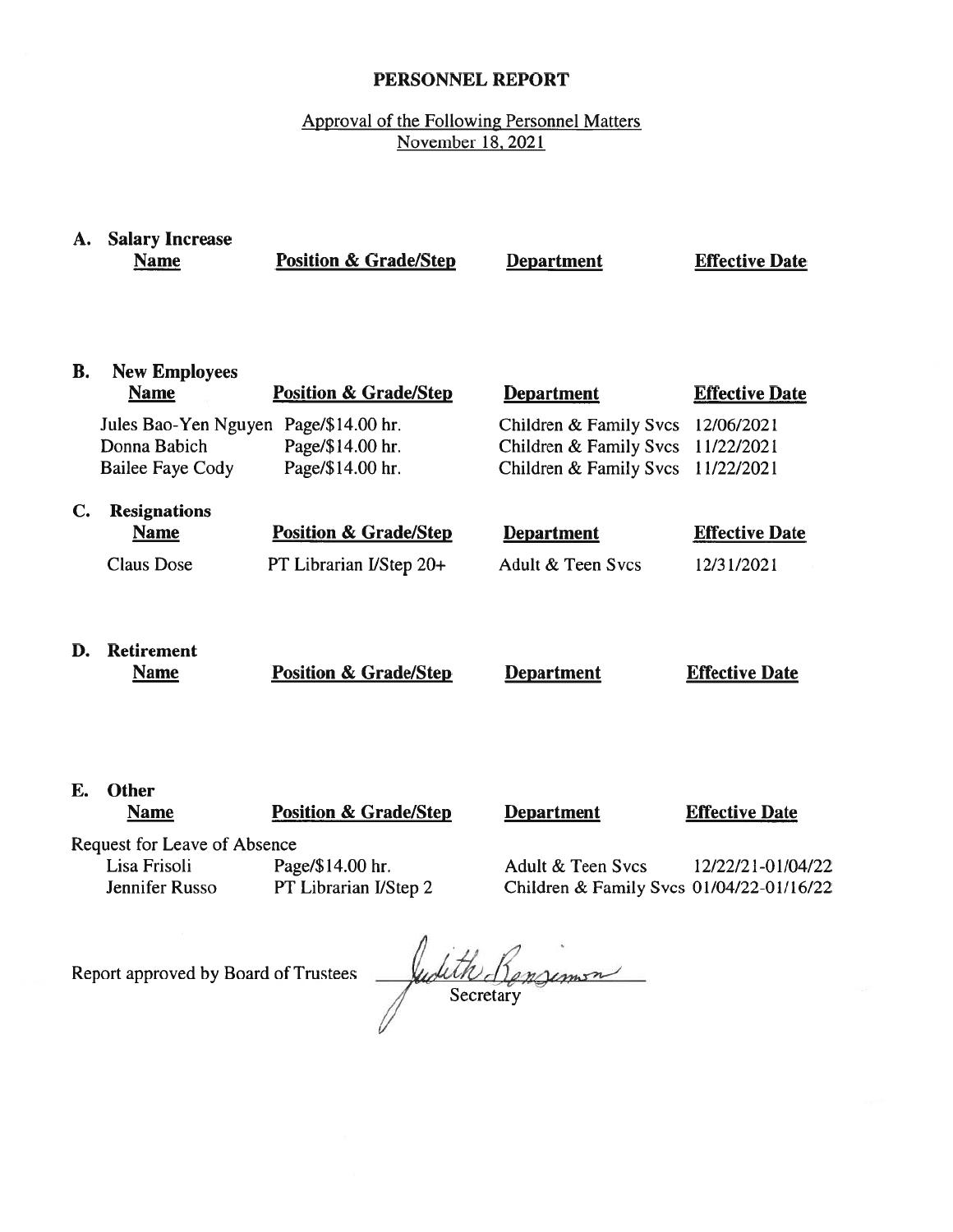## NORTHPORT-EAST NORTHPORT PUBLIC LIBRARY NON-CONTRACT STAFF SALARIES

| <b>Job Title</b> |       | Effective Effective Effective Effective Effective Effective |       |              |       | 12/31/21 07/01/22 07/01/23 07/01/24 07/01/25 07/01/26 Amount | Merit |
|------------------|-------|-------------------------------------------------------------|-------|--------------|-------|--------------------------------------------------------------|-------|
| Page             | 15.00 | 15.30                                                       |       | 15.60  15.90 | 16.20 | 16.50                                                        | 0.30  |
| Café Worker      | 15.50 | 15.80                                                       | 16.10 | 16.40        | 16.70 | 17.00                                                        | 0.30  |
| Security         | 19.50 | 20.00                                                       | 20.50 | 21.00        | 21.50 | 22.00                                                        | 0.50  |

Effective 12/31/21:

Pages, Café workers and Security Guards will be eligible to receive <sup>a</sup> merit increase in July. Those hired after January <sup>1</sup> are not eligible for <sup>a</sup> merit increase until the following July.

Pages will receive <sup>a</sup> differential rate of \$4.00 per hour over current salary for time worked on Sundays and Holidays.

Café Workers and Security Guards will receive <sup>a</sup> differential rate of \$6.00 per hour over current salary for time worked on Sundays and Holidays.

Eligible Café Workers and Security staff will receive three paid holidays: July 4, Thanksgiving, and Christmas. To be eligible, <sup>a</sup> staff member must have worked <sup>a</sup> minimum of ten days during the two months preceeding the paid holiday.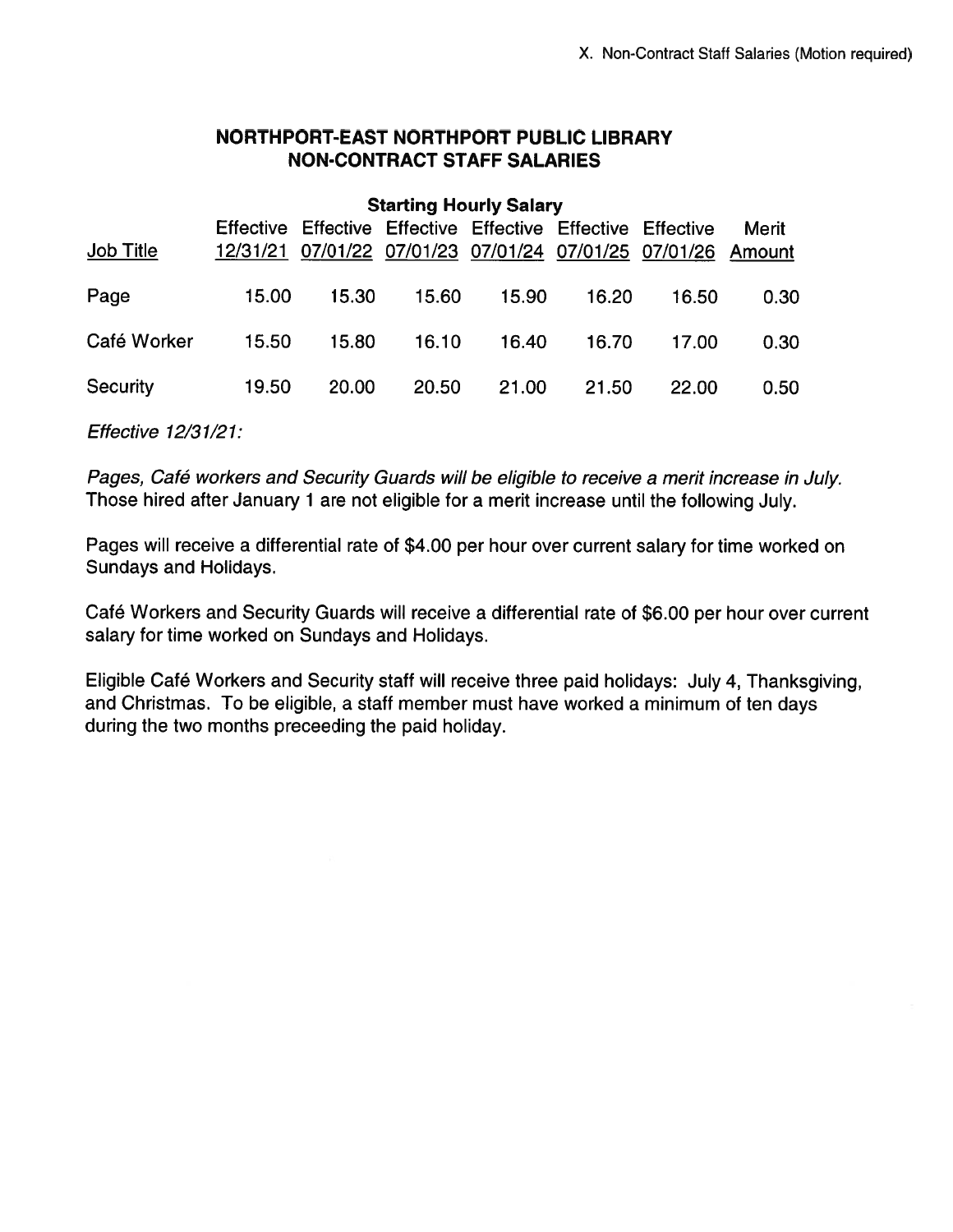

627 NORTH SUNRISE SERVICE ROAD, P0. BOX 9000, BELLPORT, NY 11713-9000 TEL: 631-286-1600 FAX: 631-286-1647

#### November 1,2021

To: Member Library Directors; Boards of Trustees From: Kevin Verbesey Re: SCLS Proposed FY 2022 Budget

Enclosed with this memo is the Proposed SCLS FY 2022 Operating Budget for your review and consideration.

At its meeting on November 1, 2021 the SCLS Board of Trustees approved the enclosed SCLS FY 2022 Operating Budget and authorized its submission for member library approval. In order for this proposal to take effect more than 2/3 of member libraries must vote to approve the proposed budget before December 31, 2021.

Attached to this memo are the final proposed SCLS FY 2022 Budget, <sup>a</sup> final proposed Member Support Chart, and your budget ballot. Please print the ballot out and use it to record your library vote.

To gain <sup>a</sup> full understanding of this proposed budget, and its impact on the member libraries, we ask that you review both this packet and the previously distributed "draft" budget packet that was dated October 6, 2021.

There have been only <sup>a</sup> limited number of changes made from the "draft" budget that was distributed in October. The changes are based upon additional information and feedback that we have received subsequent to the "draft" budget being developed. The reasons behind each change are listed below.

#### Income

1) Library Service Contracts has been adjusted down \$3,000 from the previous estimate based on current projections. This number may also be impacted by new census information that we may or may not receive in time to effect 2022 contracts.

2) Downloadable Media is listed at <sup>a</sup> 5% increase in this draft which is up from <sup>a</sup> flat number in the first draft. Once feedback has been received from the Zones this number will be finalized. All revenue in this line is offset by expenditures so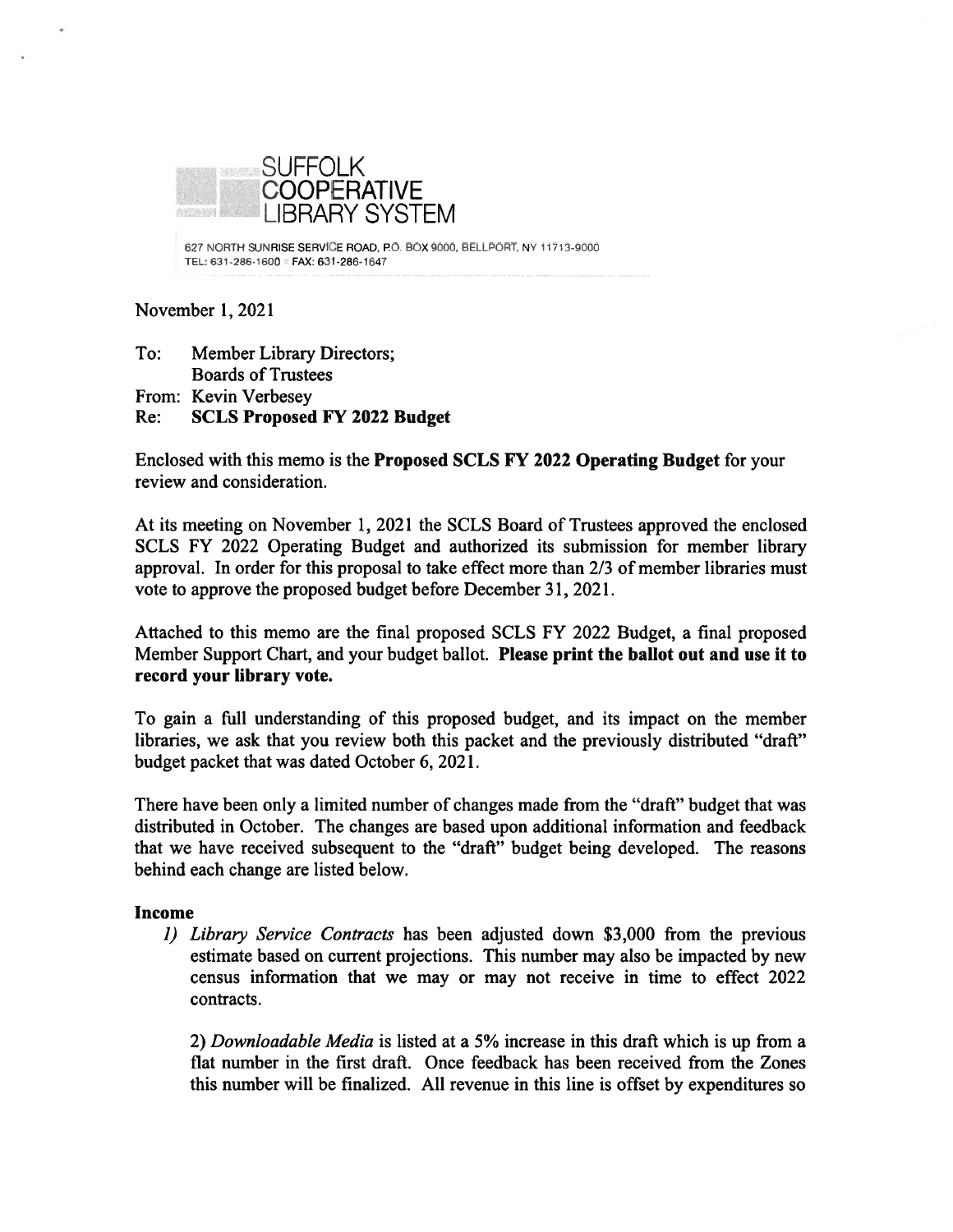while very important to the member libraries and SCLS it is non-material to the SCLS overall budget.

#### Expenditures

- 1) Salaries overall increase \$19,682 from the first draft. This is due primarily to staffing that will be needed to operate the "mini-SLED" which SCLS is receiving a \$242,000 ARPA gran<sup>t</sup> for in 2022. Individual salary lines have also been adjusted based on current and expected staffing in 2022.
- 2) Retirement and Social Security have been adjusted from the previous estimates based on new estimates and the updated adjustments in the salary lines.
- 3) Downloadable Media is listed at <sup>a</sup> 5% increase in this draft which is up from <sup>a</sup> flat number in the first draft. Once feedback has been received from the Zones this number will be finalized. All expenditures in this line are offset by revenue so while very important to the member libraries and SCLS it is non-material to the SCLS overall budget.
- 4) Programs have been increased by \$18,000 from the first draft. This is due primarily to programing that SCLS will be hosting related to the ARPA gran<sup>t</sup> of \$242,000 which we will receive in 2022.
- 5) Electricity costs have been revised down \$2,000 from the first estimate based on current cost projections.
- 6) Equipment Vehicles costs have been revised down \$5,000 from the first estimate based on current cost projections.

The bottom line after these changes have been made is that the overall SCLS 2022 Budget is projected to increase by 0.39% (\$56,405.) The operations side will decrease by 4.92% (\$351,746) and the Direct Offset side will increase by 5.57% (\$408,151.) Most of the increase is due to the additional spending on Downloadable Media and <sup>a</sup> projected increase in coordinated orders.

#### Member Support, overall, will not change in 2022.

We are often asked why every library does not have the same percentage change in member support. Member library financial participation is determined by <sup>a</sup> formula that includes the library's service population (which has not changed this year) and the library's expenditures for the prior year (2020.) If your library's disbursements (less capital expenditures and debt service — as defined in your New York State Annual Report) increased more than the County average then your contribution change will be greater than the average. The version that is enclosed with this memo is the final member suppor<sup>t</sup> chart for 2022.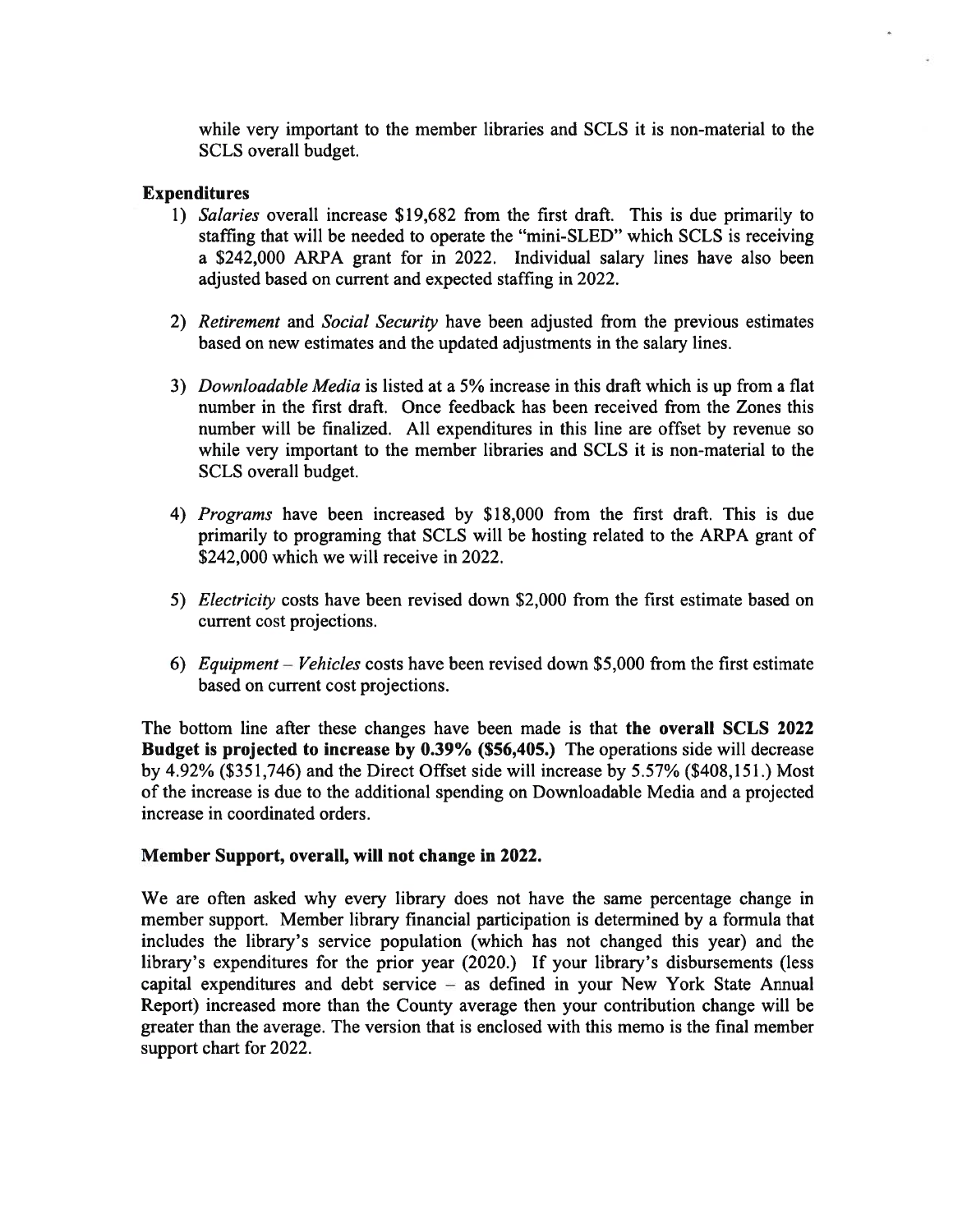If possible, please address this issue at your next Board meeting and return the enclosed ballot to SCLS before December 31, 2021. Should you have any questions, please feel free to contact me.

Thank you for your continued suppor<sup>t</sup> of our collaborative efforts.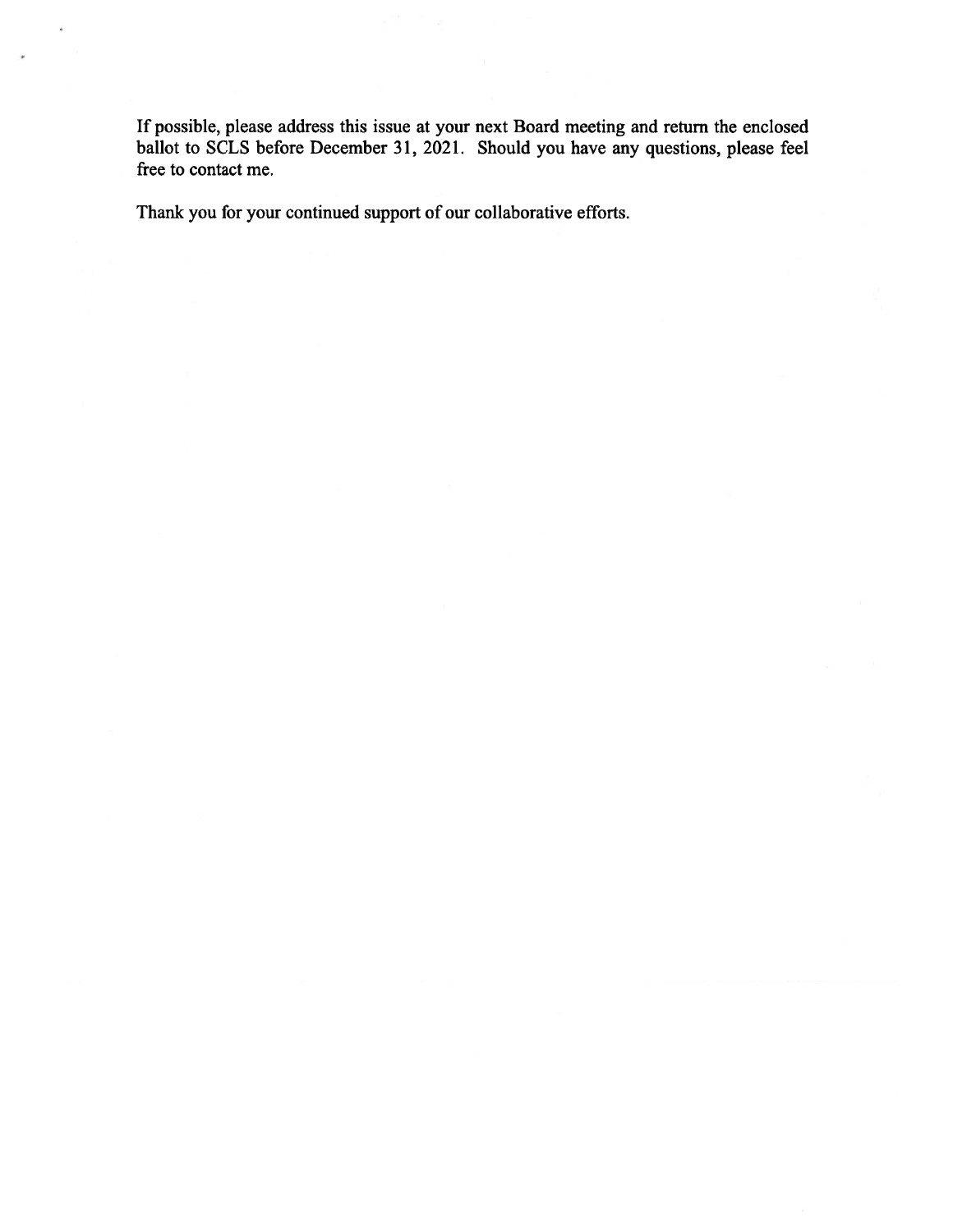# 2022 BUDGET REVENUE

|                                         | 2020          | 2021               | 2022            | 2021 to 2022 | 2021 to 2022 |
|-----------------------------------------|---------------|--------------------|-----------------|--------------|--------------|
| <b>SOURCE</b>                           | <b>Budget</b> | <b>Rev. Budget</b> | <b>Proposed</b> | \$ Change    | % Change     |
|                                         |               |                    |                 |              |              |
| N. Y. State                             | 2,848,170     | 3,187,691          | 2,656,409       | (531, 282)   | $-16.67%$    |
| <b>Local Services Support Aid (LSS)</b> | 328,865       | 306,749            | 306,749         | $\mathbf 0$  | 0.00%        |
| <b>Outreach</b>                         | 234,307       | 262,238            | 218,531         | (43, 707)    | $-16.67%$    |
| <b>SCLS: CLA</b>                        | 162,847       | 174,391            | 145,326         | (29, 065)    | $-16.67%$    |
| <b>Misc. Grants</b>                     | 10,000        | 0                  | 242,000         | 242,000      | 0.00%        |
| <b>Interest</b>                         | 25,000        | 10,000             | 5,000           | (5,000)      | -50.00%      |
| Rental                                  | 55,080        | 56,180             | 57,500          | 1,320        | 2.35%        |
| <b>Delivery Service</b>                 | 2,000         | 500                | 500             | 0            | 0.00%        |
| <b>Mailing Overdues</b>                 | 21,000        | 15,000             | 15,000          | $\mathbf 0$  | 0.00%        |
| <b>Miscellaneous</b>                    | 35,000        | 10,000             | 10,000          | $\bf{0}$     | 0.00%        |
| <b>Contributions</b>                    | 300           | 100                | 100             | $\mathbf 0$  | $0.00\%$     |
| <b>Programs/Rooms</b>                   | 13,500        | 5,000              | 5,000           | $\mathbf 0$  | $0.00\%$     |
| <b>Library Contract Service</b>         | 165,000       | 165,000            | 162,000         | (3,000)      | $-1.82%$     |
| <b>Member Library Support</b>           | 2,282,680     | 2,328,334          | 2,328,334       | O            | 0.00%        |
| <b>PALS Admin. Fee</b>                  | 628,496       | 627,434            | 644,422         | 16,988       | 2.71%        |
| <b>RFID Support</b>                     | o             | 0                  |                 | $\mathbf 0$  | 0.00%        |
|                                         |               |                    |                 |              |              |
|                                         |               |                    |                 |              |              |
| Sub-Total (Operational)                 | 6,812,245     | 7,148,617          | 6,796,871       | (351, 746)   | -4.92%       |
|                                         |               |                    |                 |              |              |
|                                         |               |                    |                 |              |              |
| <b>Central Library support</b>          | ¥.            |                    |                 |              |              |
| <b>Non-fiction (Overdrive)</b>          | 12,000        | 12,000             | 12,000          | $\bf{0}$     | 0.00%        |
| <b>Homework Help</b>                    | 55,000        | 55,000             | 55,000          | $\mathbf 0$  | 0.00%        |
| <b>ILL Delivery Support</b>             | 60,000        | $\mathbf 0$        | 0               | $\mathbf 0$  | 0.00%        |
|                                         |               |                    |                 |              |              |
| <b>Sub-Total (Central Library)</b>      | 127,000       | 67,000             | 67,000          | $\mathbf 0$  | 0.00%        |
|                                         |               |                    |                 |              |              |
|                                         |               |                    |                 |              |              |
| <b>DIRECT OFFSET</b>                    |               |                    |                 |              |              |
| <b>LLSA Member Libraries</b>            | 465,283       | 520,748            | 433,957         | (86,791)     | $-16.67%$    |
| <b>CLA CBA Central Library</b>          | 379,971       | 414,551            | 345,458         | (69, 093)    | $-16.67%$    |
| <b>Suffolk E-Resources</b>              | 722,400       | 722,400            | 744,000         | 21,600       | 2.99%        |
| <b>Coordinated Orders</b>               | 1,000,000     | 700,000            | 1,000,000       | 300,000      | 42.86%       |
| Downloadable Media                      | 3,879,496     | 4,946,362          | 5,193,680       | 247,318      | 5.00%        |
| <b>SCLS: CBA</b>                        | 16,080        | 18,581             | 15,484          | (3,097)      | $-16.67%$    |
| <b>Institutional Library Aid</b>        | 9,333         | 10,712             | 8,926           | (1,786)      | $-16.67%$    |
| <b>Misc. Grants</b>                     | 0             | $\mathbf{O}$       |                 | $\mathbf 0$  | $0.00\%$     |
|                                         |               |                    |                 |              |              |
| <b>Sub-Total (Direct Offset)</b>        | 6,472,563     | 7,333,354          | 7,741,505       | 408,151      | 5.57%        |
|                                         |               |                    |                 |              |              |
| <b>Transfer from Unappropriated</b>     |               |                    |                 |              |              |
| <b>Fund Balance</b>                     | 125,000       | $\mathbf 0$        | $\mathbf 0$     | $\mathbf 0$  | 0.00%        |
|                                         |               |                    |                 |              |              |
| <b>Sub-Total (Non-Operational)</b>      | 125,000       | ۰                  | $\blacksquare$  | $\mathbf 0$  | 0.00%        |
|                                         |               |                    |                 |              |              |
|                                         |               |                    |                 |              |              |
| <b>TOTAL REVENUE</b>                    |               |                    |                 |              |              |
|                                         | 13,536,808    | 14,548,971         | 14,605,376      | 56,405       | 0.39%        |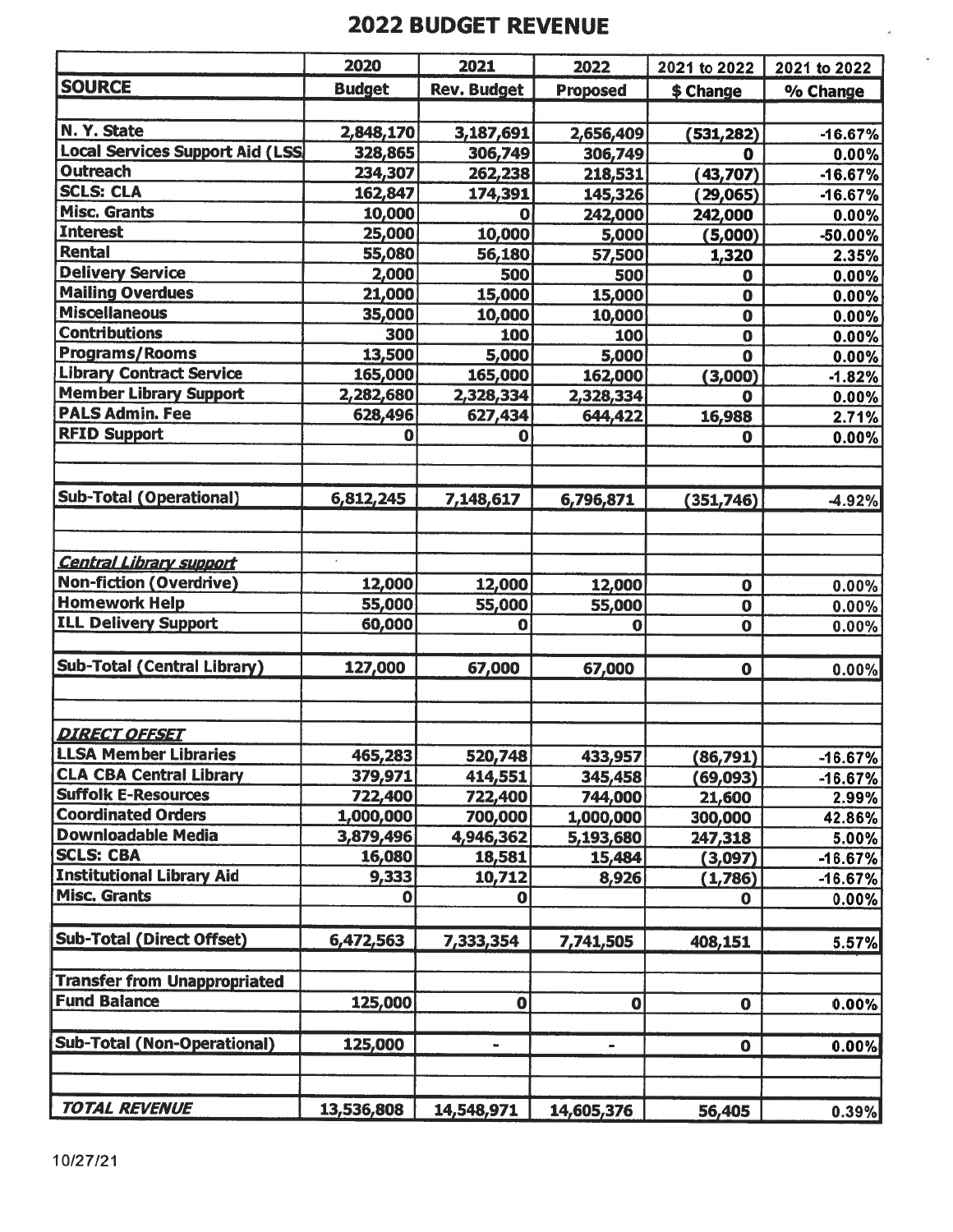# 2022 Budget Expenditures

 $\omega$ 

| <b>ACCOUNT TITLE</b>                          | 2020          | 2021               | 2022            | 2021 to 2022 | 2021 to 2022   |
|-----------------------------------------------|---------------|--------------------|-----------------|--------------|----------------|
|                                               | <b>Budget</b> | <b>Rev. Budget</b> | <b>Proposed</b> | \$ Change    | % Change       |
| <b>SALARIES</b>                               |               |                    |                 |              |                |
|                                               |               |                    |                 |              |                |
| <b>LIBRARIANS</b>                             | 1,164,847     | 1,268,847          | 1,305,985       | 37,138       | 2.93%          |
| <b>CLERICAL</b>                               | 1,096,022     | 948,526            | 1,029,845       | 81,319       | 8.57%          |
| <b>Shipping &amp; Maint.</b>                  | 243,974       | 304,647            | 376,835         | 72,188       | 23.70%         |
| <b>SUBSTITUTES &amp; HOURLY</b>               | 318,850       | 151,068            | 175,813         | 24,745       | 16.38%         |
|                                               |               |                    |                 |              |                |
| <b>SUB-TOTAL (Salaries)</b>                   | 2,823,693     | 2,673,088          | 2,888,478       | 215,390      | 8.06%          |
|                                               |               |                    |                 |              |                |
| <b>EIXED CHARGES &amp; FRINGE BENEFITS</b>    |               |                    |                 |              |                |
|                                               |               |                    |                 |              |                |
| <b>RETIREMENT</b>                             | 400,000       | 420,000            | 400,000         | (20,000)     | -4.76%         |
| <b>SOCIAL SECURITY</b>                        | 216,016       | 203,175            | 220,768         | 17,593       | 8.66%          |
| <b>WORKER'S COMP.</b>                         | 41,500        | 41,500             | 41,500          | 0            | 0.00%          |
| <b>UNEMPLOYMENT</b>                           | 1,000         | 50,000             | 1,000           | (49,000)     | $-98.00\%$     |
| <b>DISABILITY</b>                             | 6,500         | 6,000              | 5,000           | (1,000)      | $-16.67%$      |
| <b>HEALTH INSURANCE</b>                       | 553,500       | 500,000            | 445,000         | (55,000)     | $-11.00%$      |
| <b>MEDICAL INS. RETIREES</b><br><b>DENTAL</b> | 610,350       | 550,000            | 500,000         | (50,000)     | $-9.09%$       |
| <b>OPTICAL</b>                                | 43,500        | 40,000             | 42,000          | 2,000        | 5.00%          |
| <b>FLEX PLAN</b>                              | 4,000         | 3,500              | 4,500           | 1,000        | 28.57%         |
| <b>SICK &amp; VAC. PAYOUTS</b>                | 500           | 500                | 500             | $\mathbf 0$  | 0.00%          |
| <b>LONG TERM CARE INS.</b>                    | 85,000        | 85,000             | 85,000          | $\mathbf 0$  | $0.00\%$       |
| <b>INSURANCE INCENTIVE</b>                    | 3,500         | 2,500              | 2,500           | $\mathbf 0$  | $0.00\%$       |
| Empl. Assist. Program                         | 22,500        | 23,000             | 26,000          | 3,000        | 13.04%         |
|                                               | 3,000         | 2,000              | 2,000           | $\bullet$    | 0.00%          |
| <b>SUB-TOTAL (Fixed &amp; Fringe)</b>         | 1,990,866     | 1,927,175          | 1,775,768       | (151, 407)   | $-7.86%$       |
|                                               |               |                    |                 |              |                |
| <b>PROFESSIONAL FEES</b>                      | 62,950        | 60,850             | 62,350          | 1,500        | 2.47%          |
|                                               |               |                    |                 |              |                |
| <b>SUB-TOTAL (Professional Fees)</b>          | 62,950        | 60,850             | 62,350          | 1,500        | 2.47%          |
|                                               |               |                    |                 |              |                |
| <b>LIBRARY MATERIALS</b>                      |               |                    |                 |              |                |
| <b>BOOKS</b>                                  | 3,500         | 3,500              | 2,500           | (1,000)      |                |
| <b>DOWNLOADABLE MEDIA</b>                     | 155,000       | 100,000            | 100,000         | $\mathbf 0$  | $-28.57%$      |
| <b>HOMEWORK HELP</b>                          | 320,000       | 366,000            | 366,000         | $\mathbf 0$  | 0.00%<br>0.00% |
|                                               |               |                    |                 |              |                |
| <b>SUB-TOTAL</b>                              | 478,500       | 469,500            | 468,500         | (1,000)      | $-0.21%$       |
|                                               |               |                    |                 |              |                |
| <b>DIRECT OFFSET</b>                          |               |                    |                 |              |                |
|                                               |               |                    |                 |              |                |
| <b>LLSA MEMBER LIBRARIES</b>                  | 465,283       | 520,748            | 433,957         | (86,791)     | $-16.67%$      |
| <b>CLA CBA CNTRL LIBRARY</b>                  | 379,971       | 414,551            | 345,458         | (69, 093)    | $-16.67%$      |
| <b>CBA MATERIALS</b>                          | 16,080        | 18,581             | 15,484          | (3,097)      | $-16.67%$      |
| <b>SUFFOLK E-RESOURCES</b>                    | 722,400       | 722,400            | 744,000         | 21,600       | 2.99%          |
| <b>DOWNLOADABLE MEDIA</b>                     | 3,879,496     | 4,946,362          | 5,193,680       | 247,318      | 5.00%          |
| <b>COORDINATED ORDERS</b>                     | 1,000,000     | 700,000            | 1,000,000       | 300,000      | 42.86%         |
| <b>Institutional Library Books</b>            | 9,333         | 10,712             | 8,926           | (1,786)      | $-16.67%$      |
| <b>Misc. Grants</b>                           |               | $\blacksquare$     | $\mathbf o$     | 0            | $0.00\%$       |
|                                               |               |                    |                 |              |                |
| <b>SUB-TOTAL</b>                              | 6,472,563     | 7,333,354          | 7,741,505       | 1,268,942    | 19.60%         |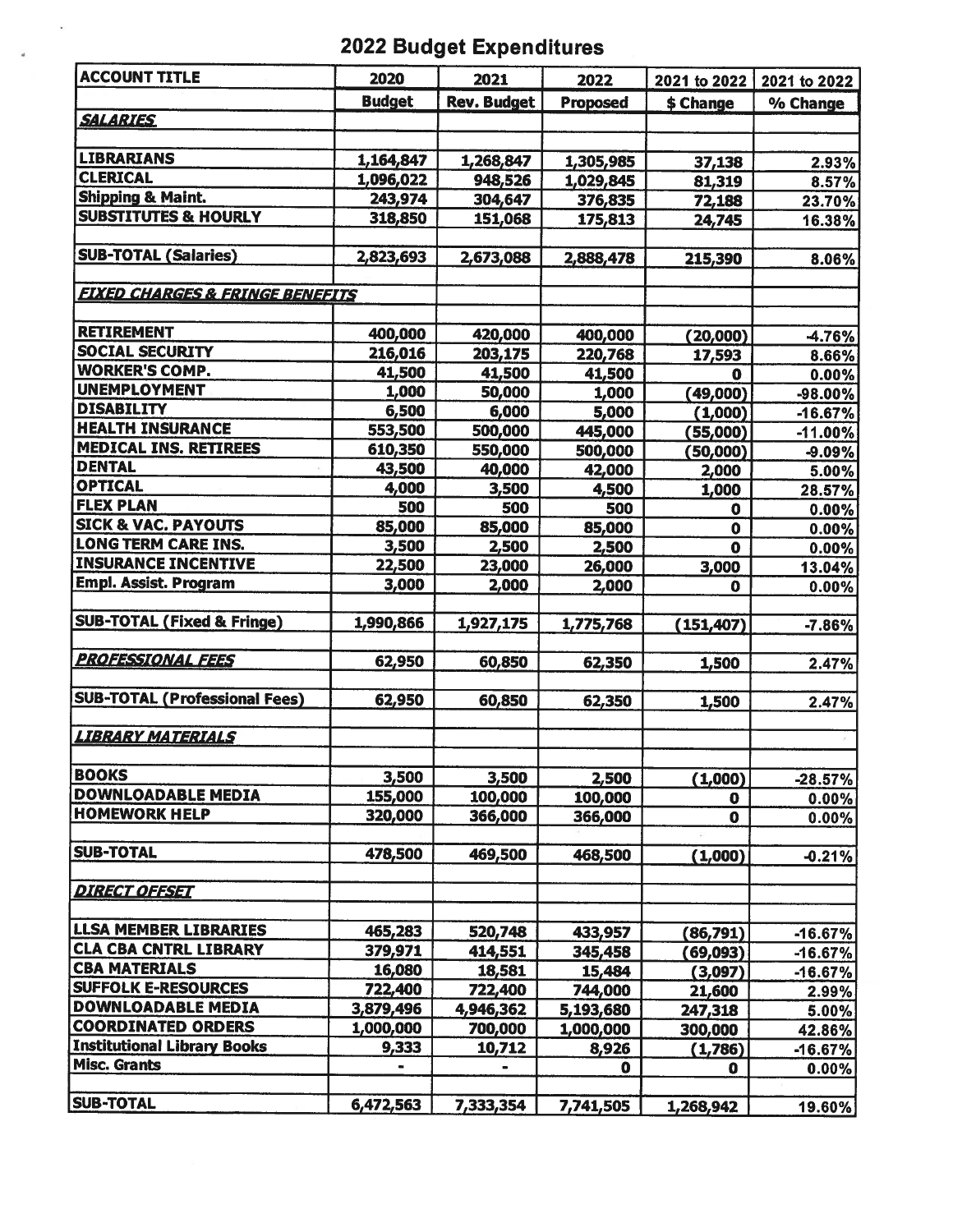# 2022 Budget Expenditures

i,

| <b>ACCOUNT TITLE</b>               | 2020          | 2021               | 2022             | 2021 to 2022            | 2021 to 2022      |
|------------------------------------|---------------|--------------------|------------------|-------------------------|-------------------|
|                                    | <b>Budget</b> | <b>Rev. Budget</b> | <b>Proposed</b>  | \$ Change               | % Change          |
|                                    |               |                    |                  |                         |                   |
| <b>OPERATIONS</b>                  |               |                    |                  |                         |                   |
| <b>OFFICE &amp; LIB. SUPPLIES</b>  |               |                    |                  |                         |                   |
| <b>TELEPHONE VOICE</b>             | 51,000        | 30,000             | 44,500           | 14,500                  | 48.33%            |
| <b>ISP SERVICE</b>                 | 22,000        | 22,000             | 26,000           | 4,000                   | 18.18%            |
| <b>Line of Credit INTEREST</b>     | 63,500<br>100 | 60,000<br>100      | 60,000           | $\mathbf 0$             | $0.00\%$          |
| <b>POSTAGE &amp; FRGHT SCLS</b>    | 15,000        |                    | 100              | $\mathbf 0$             | 0.00%             |
| <b>POSTAGE OVERDUES</b>            | 21,000        | 10,000             | 12,500           | 2,500                   | 25.00%            |
| <b>PUBLICITY &amp; PRINTING</b>    | 60,000        | 12,000<br>30,000   | 12,000<br>30,000 | $\bf{0}$<br>$\mathbf 0$ | 0.00%<br>$0.00\%$ |
| <b>TRAVEL</b>                      | 29,000        | 10,000             | 20,500           | 10,500                  | 105.00%           |
| <b>LOST IN TRANSIT</b>             | 13,500        | 13,500             | 13,500           | 0                       | $0.00\%$          |
| <b>OVERDUE SUPPLIES</b>            | 6,500         | 3,500              | 3,500            | $\mathbf 0$             | 0.00%             |
| <b>MEMBERSHIP DUES</b>             | 26,000        | 25,000             | 25,000           | $\mathbf 0$             | 0.00%             |
| <b>MAINT. - OFFICE EQUIP.</b>      | 33,350        | 23,800             | 18,050           | (5,750)                 | $-24.16%$         |
| <b>COMPUTER SERVICES</b>           | 295,000       | 260,000            | 260,500          | 500                     | 0.19%             |
| <b>VEHICLE OPERATION</b>           | 43,300        | 38,300             | 40,700           | 2,400                   | 6.27%             |
| <b>VEHICLE MAINTENANCE</b>         | 14,000        | 12,000             | 12,000           | $\mathbf 0$             | 0.00%             |
| <b>SECURITY SERVICES</b>           | 25,000        | 21,500             | 21,500           | $\mathbf 0$             | 0.00%             |
| <b>TRUSTEE EXPENSE</b>             | 3,500         | 2,500              | 2,500            | $\mathbf o$             | 0.00%             |
| <b>PROGRAMS</b>                    | 49,000        | 50,000             | 59,500           | 9,500                   | 19.00%            |
| <b>PROF. DEVELOPMENT</b>           | 44,000        | 15,000             | 35,500           | 20,500                  | 136.67%           |
| <b>Misc</b>                        |               | 604,054            | $\mathbf 0$      | (604, 054)              | $0.00\%$          |
|                                    |               |                    |                  |                         |                   |
| <b>SUB-TOTAL</b>                   | 814,750       | 1,243,254          | 697,850          | (545, 404)              | -43.87%           |
| <b>BUILDING OPERATIONS</b>         |               |                    |                  |                         |                   |
| <b>GAS</b>                         | 20,000        |                    |                  |                         |                   |
| <b>ELECTRICITY</b>                 | 40,000        | 21,000             | 21,000           | 0                       | 0.00%             |
| <b>WATER</b>                       | 1,500         | 38,000<br>1,500    | 36,000<br>1,500  | (2,000)<br>$\mathbf 0$  | $-5.26%$          |
| SUPPLIES-JANITORIAL                | 3,500         | 2,500              | 2,500            | O                       | 0.00%<br>0.00%    |
| <b>CONTRACT SERVICES</b>           | 415,936       | 307,062            | 307,125          | 63                      | 0.02%             |
| <b>REPAIR - BLDG. &amp; EQUIP.</b> | 50,000        | 35,000             | 40,000           | 5,000                   | 14.29%            |
|                                    |               |                    |                  |                         |                   |
| <b>SUB-TOTAL</b>                   | 530,936       | 405,062            | 408,125          | 3,063                   | 0.76%             |
| <b>INSURANCE</b>                   | 72,550        | 71,688             | 77,800           | 6,112                   | 8.53%             |
| <b>EQUIPMENT - LENDING LIBRARY</b> | 30,000        | 5,000              | 5,000            | 0                       | 0.00%             |
| <b>EQUIPMENT - SYSTEM</b>          | 65,000        | 35,000             | 55,000           | 20,000                  | 57.14%            |
| <b>EQUIPMENT - VEHICLES</b>        | 125,000       |                    | 275,000          | 275,000                 | 100.00%           |
| <b>FACILITY RENOVATIONS</b>        | 70,000        | 325,000            | 150,000          | (175,000)               | $-53.85%$         |
| <b>SUB-TOTAL</b>                   | 362,550       | 436,688            | 562,800          | 126,112                 | 28.88%            |
|                                    |               |                    |                  |                         |                   |
|                                    |               |                    |                  |                         |                   |
|                                    |               |                    |                  |                         |                   |
|                                    |               |                    |                  |                         |                   |
|                                    |               |                    |                  |                         |                   |
| <b>TOTAL EXPENDITURES</b>          | 13,536,808    | 14,548,971         | 14,605,376       | 56,405                  | 0.39%             |